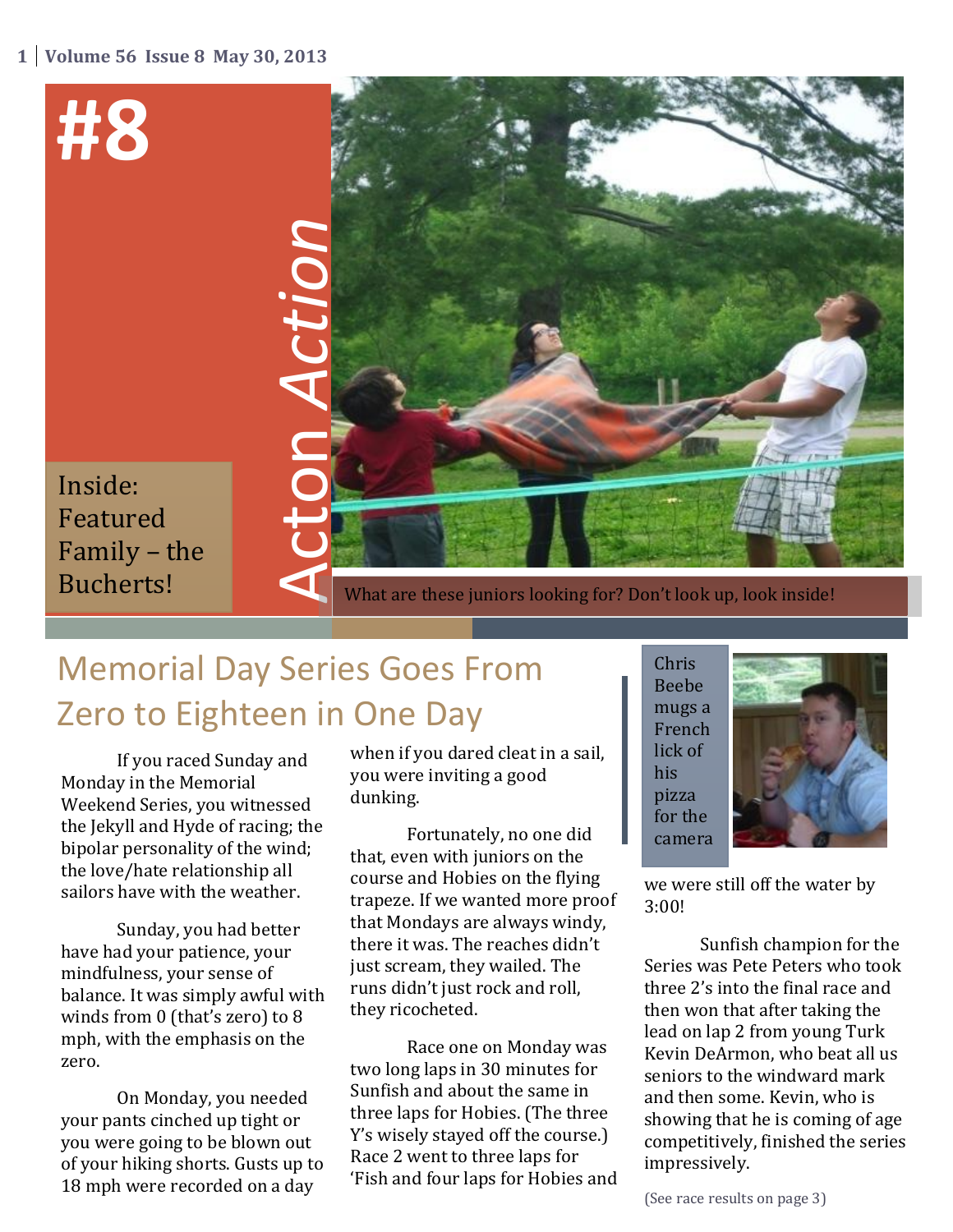

# Let the Games Begin!

Juniors play blanket volleyball, Frisbee, and water balloon launch on Sunday before dinner. Pictured are Kayla, Megan, Cosette, Kofi, Kevin, Anna, and Sam. In the background of the corn hole game is the Stanford University women's rowing team, aka, our water balloon target.

# Apathy Ain't One of Them

When you think about all the forces that are working against us, it can cause a little despair.

After all, we often hear about clubs like ours struggling to keep membership active and racing sailboats alive across the country. They are fighting the same things we are: climate change; the proliferation of air conditioning in homes which makes staying home inviting and easy; the growth of digital media that makes it entertaining to stay indoors (in air conditioning) and pass the time there; the increasing popularity of spectator sports on Sunday (both live and on TV); the competition with golf, soccer and other sports for weekend leisure and family time; the recession in 2007 that made people work longer hours; the national retreat from experiencing nature first hand.

The list could go on. And yet we are still here. Why is that? Why hasn't the big A word (apathy) settled in and sitting on our chests? Why do we continue to believe that after 56 years we can weather these storms and come

out on the other side? Why are we still working harder than ever at seeing our sport prosper in our little corner of the world?

It has to be the people. It has to be. Just look around. Some members, long removed from competitive sailing still come and serve on committee, still attend social functions. Some members, long removed from competitive sailing still come and work on special projects.

Some serve in multiple capacities, having taken on others' duties. Some just show up to help on race day or introduce someone to sailing. Some serve as constant ambassadors for our sport, for this lake, for this park.

There are those, too, who show up for racing, even when they may not want to, just because they know that racing is the lifeblood of the club. Those others, who come and teach both adults and juniors so that we are always fulfilling our mission of promoting sailing at the lake we call our own and call it that with some justification. The lake is in our DNA.

We can't be sure how it will all turn out. But we know there are lots of second acts in life. Some of the same things that lure people away from sailing and racing will probably always be there. But it is also true that we have a good thing here. We have boats. We have wind. We have the appeal of a Sunday afternoon in battle with not only other racers, but the forces of nature themselves. An exhilarating battle that takes place on one of the grandest natural canvasses that exists in all creation.

Despair and apathy are just not going to win this one. We have the people. And they happily care.

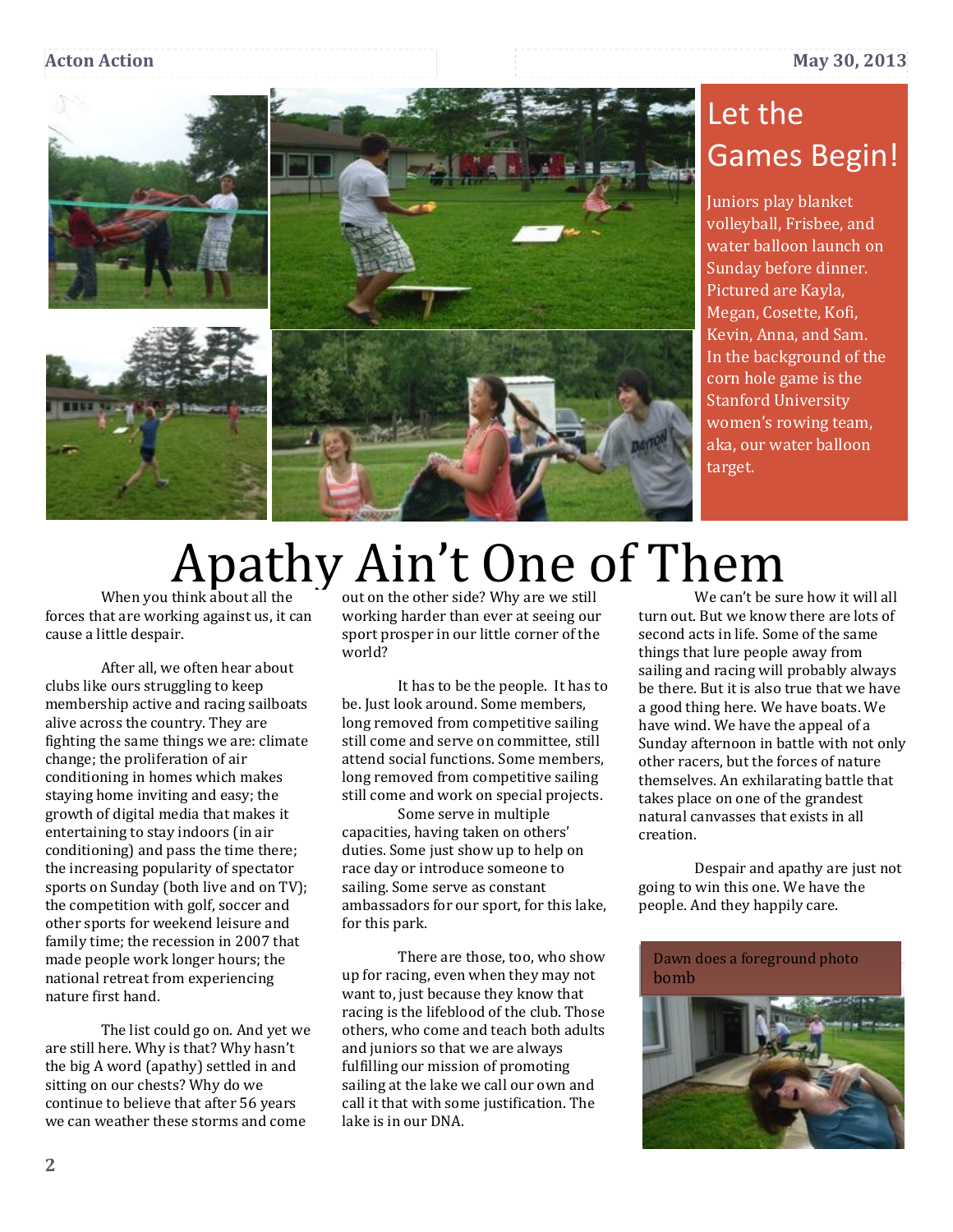

 This month's featured family is the Buchert's, Joe and Kelly. They have two girls – Allison, age 7 and Reagan, age 5. Allison is going to start her second season as a cheerleader for Edgewood Pee Wee. Both girls, according to parents, are exceptional swimmers. We interviewed Joe and Kelly recently about their sailing lives:

AA: Tell us something about your girls.

J&K: They both enjoy riding bikes with other girls in the neighborhood. They are also part fish, or at least they think it, and spend all the time they can in our pool or at whatever lake or beach we take them to. Our favorite thing to do in the summer is vacation at the beach.

AA: When did you get started in sailing? What is your sailing history?

J&K: My (Joe's) parents used to sail and race Hobies. Charlie (brother and also HSA member) is still sailing a Hobie that was purchased new by dad in "85. So Charlie and I grew up around it and going to regattas and playing on the beach while mom and dad raced. However, as we got older, Charlie and I started playing soccer and that took up all our parents' time.

So, they ended up selling their Hobie to an older cousin of ours. The boat sat for a few years and then he decided to sell it. This was around '93 or '94 and that is when Charlie bought the boat.

Charlie and I sailed the boat together at times and sometimes I would take it out while he was away working during college. Then the time came when he graduated and landed a job at P&G and so he began sailing a lot more. This posed a problem for two guys always wanting to be skipper.

So I continued to run around with Kelly for a while until I graduated from college in 2000. Kelly and I went on vacation and when I came home, my brother had a surprise for me. For my graduation present he bought me a yellow 1980 Hobie 16.

We used to sail the Hobie with a group called the Ohio Catamaran Racing Association but they faded away in around 2005. The next closest group was the Catamaran Racing Association of Michigan. We sailed with them a little but they mostly sailed F-18's, F-17's or Nacra 20's. With the lack of boats to sail against and a newborn, we bought an F-17.

(continued next page)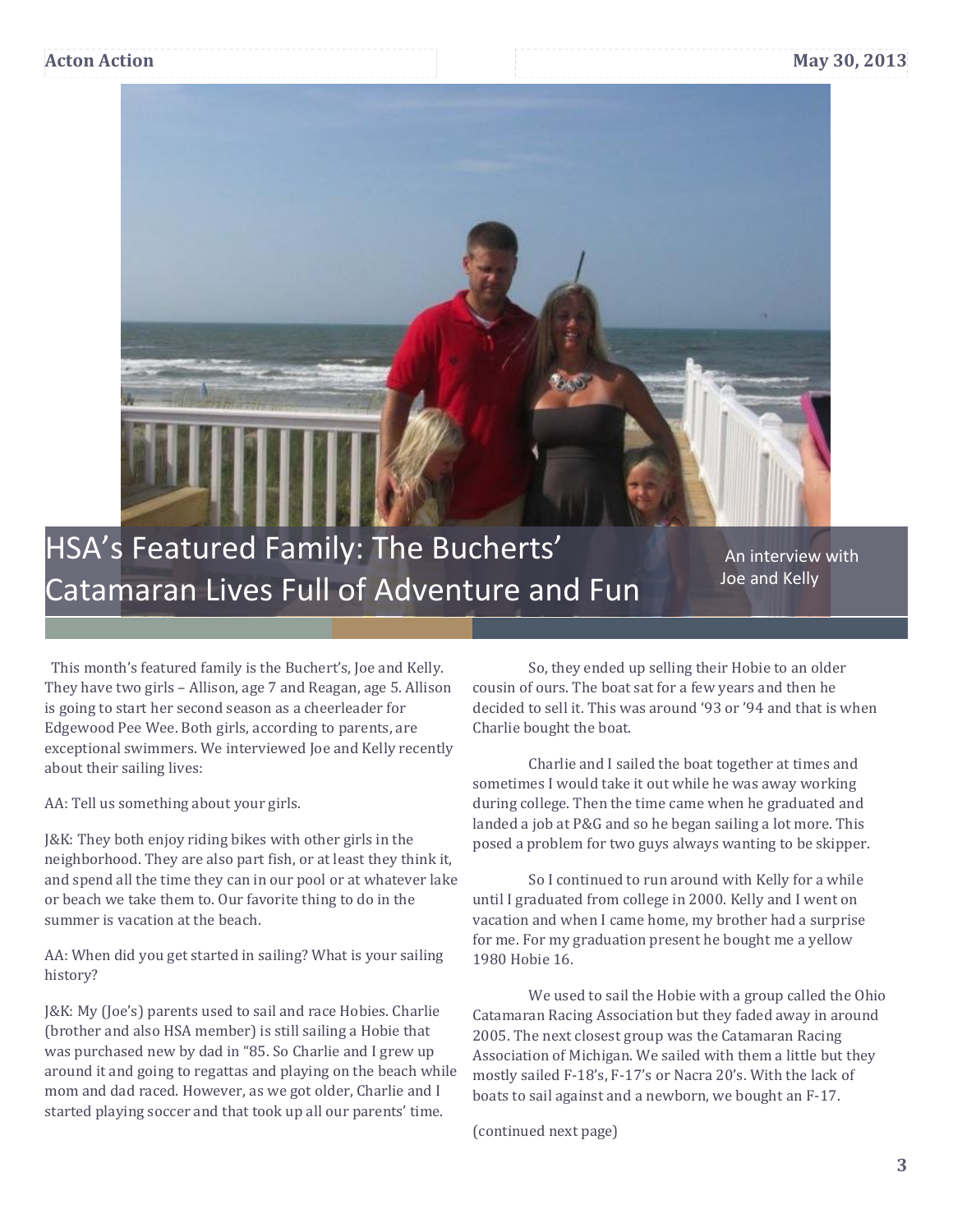## **Continued from page 3 The Buchert Family**

I sailed it singlehanded for a few years until jumping onboard an F-18. I crewed on a friends' F-18 for two years and then Kelly decided she was done with the beach crew role. So we then traded the F-17 in on a formula class boat, the Nacra F16.

AA: Did Kelly have any sailing experience prior to marrying a sailor?

J&K: No. In fact, she didn't like sailing. She couldn't understand why you had to zigzag so much. She was much more into the sunbathing until we went to our first regatta. When we did OK and she felt the pressure of competition, she caught the bug. So we continued to sail the yellow boat until 2003 when we decided to buy the white Hobie 16 we still own.

AA: Tell us about your recent trip to Atlanta and the Nacra racing there – the Olympic trials

J&K: Let's get one thing straight. Kelly and I are miles and miles away from being Olympic sailors. IN February, Kelly and I spent three days at Red Gear Racing in Clearwater, Florida. The coach spends much of his time training many of the youth campaigning for the Olympics. Many of these athletes were at the Spring Fever Regatta we went to in Georgia over Easter weekend. Truly one of the greatest things about our sport is we can race against the top teams.

AA: Tell us about your racing at other lakes during the summer. Just how involved are you guys in the catamaran circuit?

J&K: We probably average 10 regattas a year. Most are in Michigan but sometimes we travel further. This year our focus is on the F-16 North American Championships in Racine, Wisconsin.



We have sailed on Lake St. Claire. Lake Erie, Lake Huron, lake Michigan, the Atlantic, the Gulf and many other small lakes in Ohio and Indiana.

AA: What memorable moments do you have in racing and sailing?

J&K: Too many to list but here are a few. They are all long stories so you will have to ask us about these in person.

Sailing around the Stature of Liberty

Getting towed in from the middle of Lake Erie

Winning a drifter at Spring Fever our first year there.

Kelly's toenail capsize

Getting stuck in muck when the tide turned on me and Charlie

Two top ten finishes the first day of the 1010 F-18 Nationals

AA: What plans do you have for the future?

J&K: The ultimate goal for us would be to have the kids fall in love with sailing. Our short term goal is to have Kelly take over the helm. I have promised her a pink spinnaker if she can make the jump to skipper.

"Truly one of the greatest things about our sport is we can race against the top teams." Joe Buchert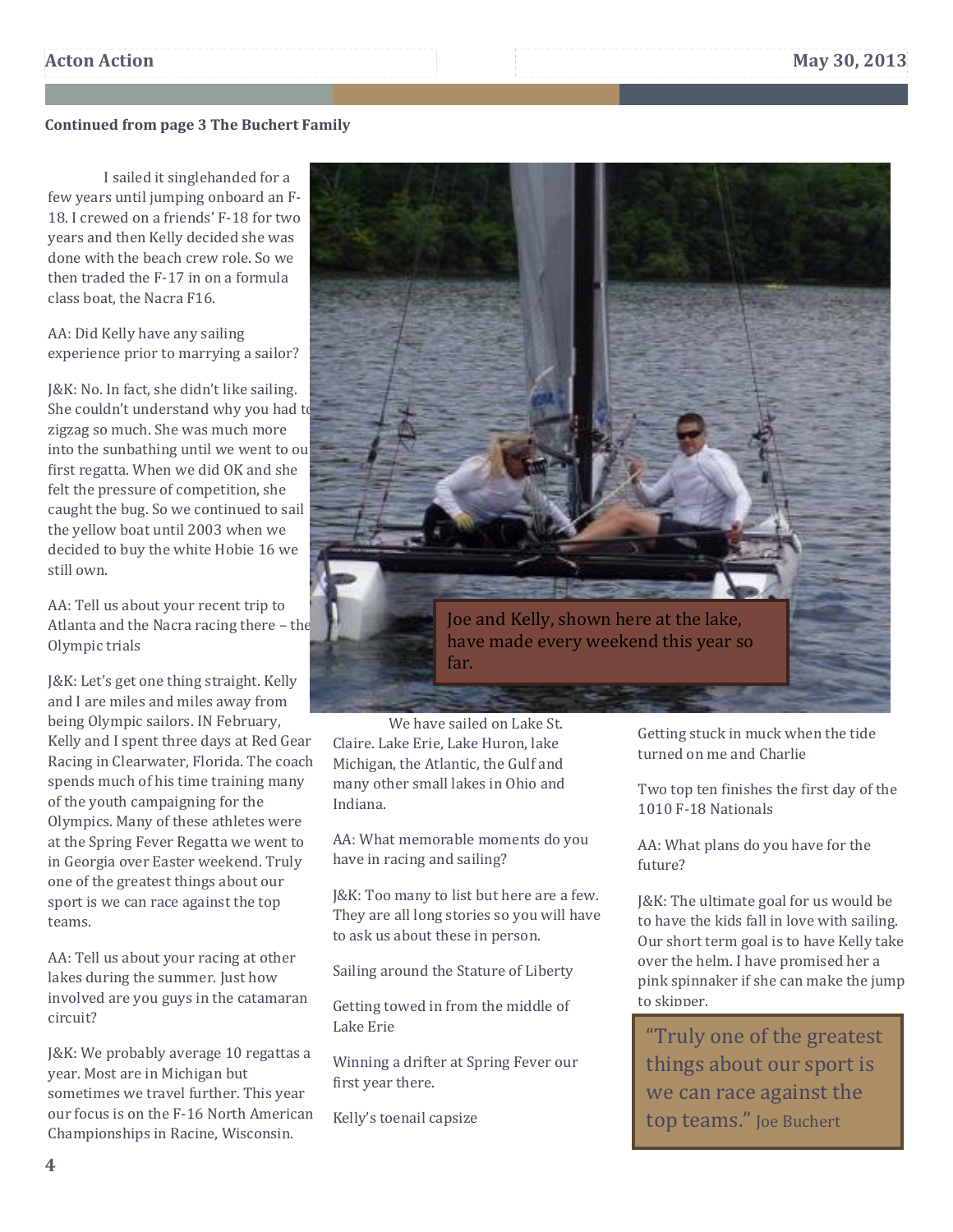### **(Continued)**



Above, Allison on a board! Top right, flying a hull in February in Clearwater, FL.

**Check out the interior of the new shed, where some pretty nifty storage for Sunfish blades are in place. Thanks, George Schultz, for that design and work!** 

## Sunfish

- Pete Peters 2 2 2 1 7
- Mike Stratton 1 5 1 4 11
- Kevin DeArmon 3 4 3 2 12
- Rose Schultz 4 1 5 5 16
- Megan DeArmon 5 3 5 5 18

**Hobies** 

- Joe Buchert 1 1 1 1 4
- Mike Wier 2 2 3 3 10

Charlie Buchert 3 4 2 2 11

Don Fecher 4 3 4 4 15

Y's (raced only on Sunday) Roger Henthorn 1 1

Charlie DeArmon 2 2